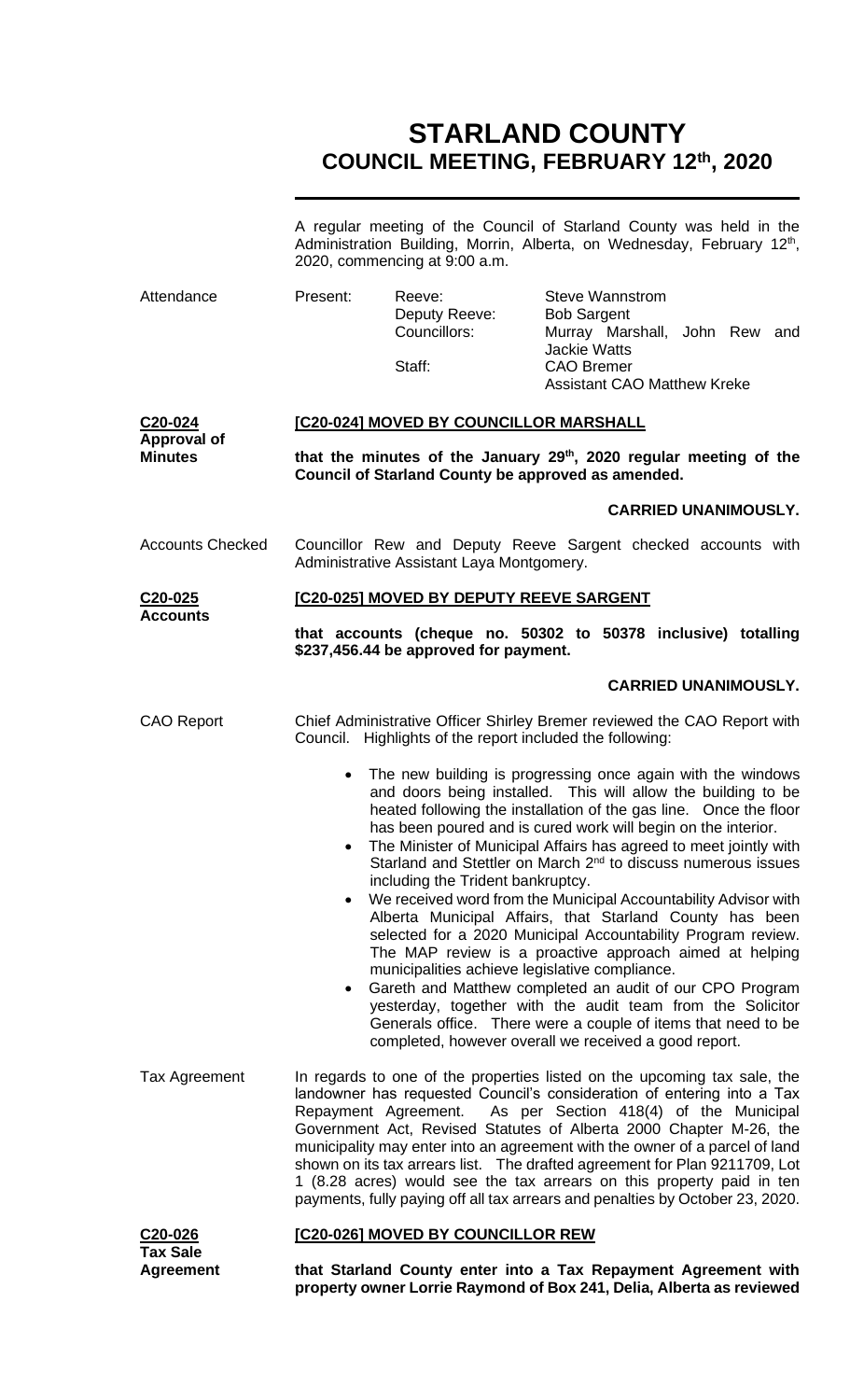**and as per the terms and conditions stated within this agreement; with the final payment for tax arrears and penalties outstanding to be received by December 1st, 2020.**

## **CARRIED UNANIMOUSLY.**

| <b>Drumheller</b><br>Senior's<br>Foundation | Correspondence was received from the Drumheller and District Seniors<br>Foundation (DDSF) in regards to the proposed renovation for the Sunshine<br>Lodge. For the Sunshine Lodge they are proposing to demolish the 400<br>and 500 wings, rebuild 13 larger units, renovate the 1960 kitchen and add<br>on to the activities area, for an approximate cost of \$5 million. They are<br>proposing to rewrite their existing loan for previous renovation and additions<br>and extend the term for repayment to include these renovations. The Lead<br>Project Team working on the new expansion at the Hillview Lodge have<br>offered to include the proposed renovation on the Sunshine Lodge in their |  |  |
|---------------------------------------------|---------------------------------------------------------------------------------------------------------------------------------------------------------------------------------------------------------------------------------------------------------------------------------------------------------------------------------------------------------------------------------------------------------------------------------------------------------------------------------------------------------------------------------------------------------------------------------------------------------------------------------------------------------------------------------------------------------|--|--|
|                                             | RFP, which would possibly provide some savings to the DDSF in<br>architecture fees, mobilization, construction, etc. The DDSF Board must<br>make a commitment in this regard by the end of February in order for the<br>Lead Project Team to include the Sunshine Lodge renovations into their<br>Council discussed this issue and advised DDSF Committee<br>RFP.<br>member, Bob Sargent, that Starland County would be in favour of this<br>proposal.                                                                                                                                                                                                                                                  |  |  |
| <b>PERC Program</b><br>Application          | Council was presented with a copy of Starland County's application to the<br>Provincial Education Requisition Credit and Designated Industrial Property<br>Assessment Requisition Credit program. Starland County has requested<br>\$449,662.13 for the 2020 program year to cover uncollectable tax<br>requisitions from oil and gas companies.                                                                                                                                                                                                                                                                                                                                                        |  |  |
| <b>Insurance Report</b>                     | CAO Bremer reviewed with Council a copy of the summary of the master<br>quantification spreadsheet which totals all claims and payments made so<br>far for the insurance claim related to the administration building fire. So far<br>most outstanding items have been resolved with only a few payments<br>including furnishings left.                                                                                                                                                                                                                                                                                                                                                                 |  |  |
| <b>Bridge Funding</b>                       | Notice was received from Alberta Infrastructure that our applications for<br>bridge funding for bridge files 9567, 70286, and 13105 were denied.                                                                                                                                                                                                                                                                                                                                                                                                                                                                                                                                                        |  |  |
| <b>Police Costing</b><br>Model              | Council was given a copy of a letter from the Minister of Justice and Solicitor<br>General Doug Schwietzer which outlines the implementation process for the<br>new police cost funding model. Of note is that the first payment will be<br>invoiced in January of 2021.                                                                                                                                                                                                                                                                                                                                                                                                                                |  |  |
| <b>Starland County</b><br><b>Newsletter</b> | A draft template for the new twice-yearly Starland County newsletter was<br>reviewed with council and edits were made to the format.                                                                                                                                                                                                                                                                                                                                                                                                                                                                                                                                                                    |  |  |
| Easement<br>Request                         | A request was received from Delia Mayor David Sisley for Starland County<br>to grant the Village of Delia an easement over the lands abutting the Village<br>of Delia that form a right of way south of Railway Avenue. The land would<br>be used as an off-leash dog park and would be maintained by the Village.                                                                                                                                                                                                                                                                                                                                                                                      |  |  |
| C <sub>20</sub> -027<br><b>Grant of</b>     | [C20-027] MOVED BY DEPUTY REEVE SARGENT                                                                                                                                                                                                                                                                                                                                                                                                                                                                                                                                                                                                                                                                 |  |  |
| <b>Easement</b>                             | that Starland County enter into a Grant of Easement Agreement with<br>the Village of Delia for a portion of Plan RW26; Block RLY; Lot 31<br>comprising 0.35 hectares more or less; as described; and that<br>consideration of \$1.00 be paid to Starland County as per the terms of<br>the agreement.                                                                                                                                                                                                                                                                                                                                                                                                   |  |  |
|                                             | <b>CARRIED UNANIMOUSLY.</b>                                                                                                                                                                                                                                                                                                                                                                                                                                                                                                                                                                                                                                                                             |  |  |
| <b>Phone System</b>                         | Assistant CAO Kreke reviewed with Council a proposal drafted by IT/GIS<br>Administrator Jason Carlson. The proposal outlines the costs and benefits<br>of moving away from our current NEC phone system which is supported by<br>the Phone Experts of Red Deer. As our current system would have to be                                                                                                                                                                                                                                                                                                                                                                                                  |  |  |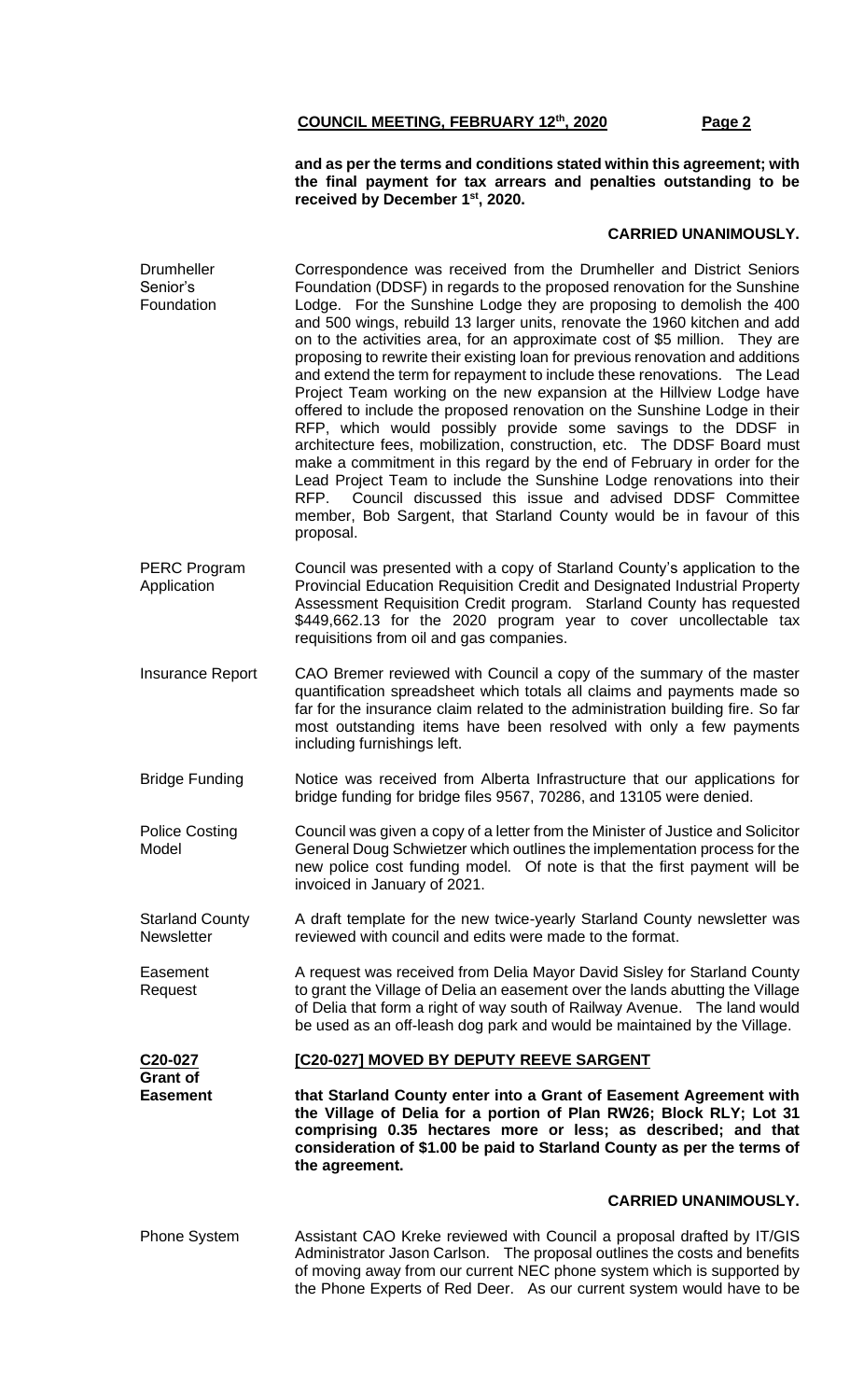reinstalled and updated to integrate shop employees during the new building switch over this significant cost may be better put to use by installing a new system which incorporates a wide variety of features, more flexibility in maintenance and lower operating costs.

### **[C20-028] MOVED BY COUNCILLOR MARSHALL**

**that Starland County purchase a Sangoma phone system with 38 medium to high grade handsets for approximately \$19,940.00 to be installed once possession is taken of the new joint shop/administration building in Morrin.**

#### **CARRIED UNANIMOUSLY.**

MS Report At 11:00 a.m. Municipal Services Manager Glen Riep attended the meeting and reviewed the MS report with Council. Highlights include the following:

- Alberta Environment and Parks conducted an inspection on the Rumsey Distribution, Craigmyle Distribution and the CLV Rural distribution systems and submitted a report on each facility. The inspection is divided into three sections including Health, Operational and Administrative and assessed risk levels for each. Letters from Alberta Environment noting the passing grades for the Craigmyle and CLV systems have been distributed to Council.
- The Rumsey Distribution System received a fail grade as a result of the ongoing issue with Chlorine or "Contact Time" and the maximum use limits exceedance for sodium hypochlorite. Due to the limitation in the design of the water treatment and water storage facility, Glen has requested that the Rumsey water system be granted MUL exceedance authorization based on the current status and operational constraints until the required changes can be made.
- Our bid on the Trident building in Rumsey was rejected in favour of another offer, however if that offer was to fall through we could be considered.
- The proposed 125 site RV Park "Raptor Ridge" which borders Starland County on the edge of the Drumheller Valley is currently working its way through the approval process and it is anticipated that the development will require water servicing from the CLV line feeding the Verdant Valley area. More work will be required in designing a system upgrade that would accommodate this size of development.

Aura Power Assistant CAO Kreke reviewed with Council a copy of a proposal from Aura Power to defer a portion of their taxes over the next 10 years in exchange for an agreement that would securitize the unpaid portion that would be paid back over years 10-20. Aura has also agreed to pay the legal costs associated with this agreement and the Bylaw required to enter into it.

**C20-029 Property Tax Incentive Bylaw**

**C20-028 New Phone System**

## **[C20-029] MOVED BY DEPUTY REEVE SARGENT**

**that Starland County contract with Brownlee LLP for drafting and advice services for a Property Tax Incentive Bylaw for commercial solar developments and for legal advice related to agreements made under the Bylaw.**

## **MOTION CARRIED.**

Drumheller Solar Storage Project Notice was received from the AUC that the Drumheller Solar Corporation is planning to construct and operate a 13.5 megawatt solar power plant and an 8 megawatt hour battery storage project in Drumheller. They are looking for comments by February 26<sup>th</sup>.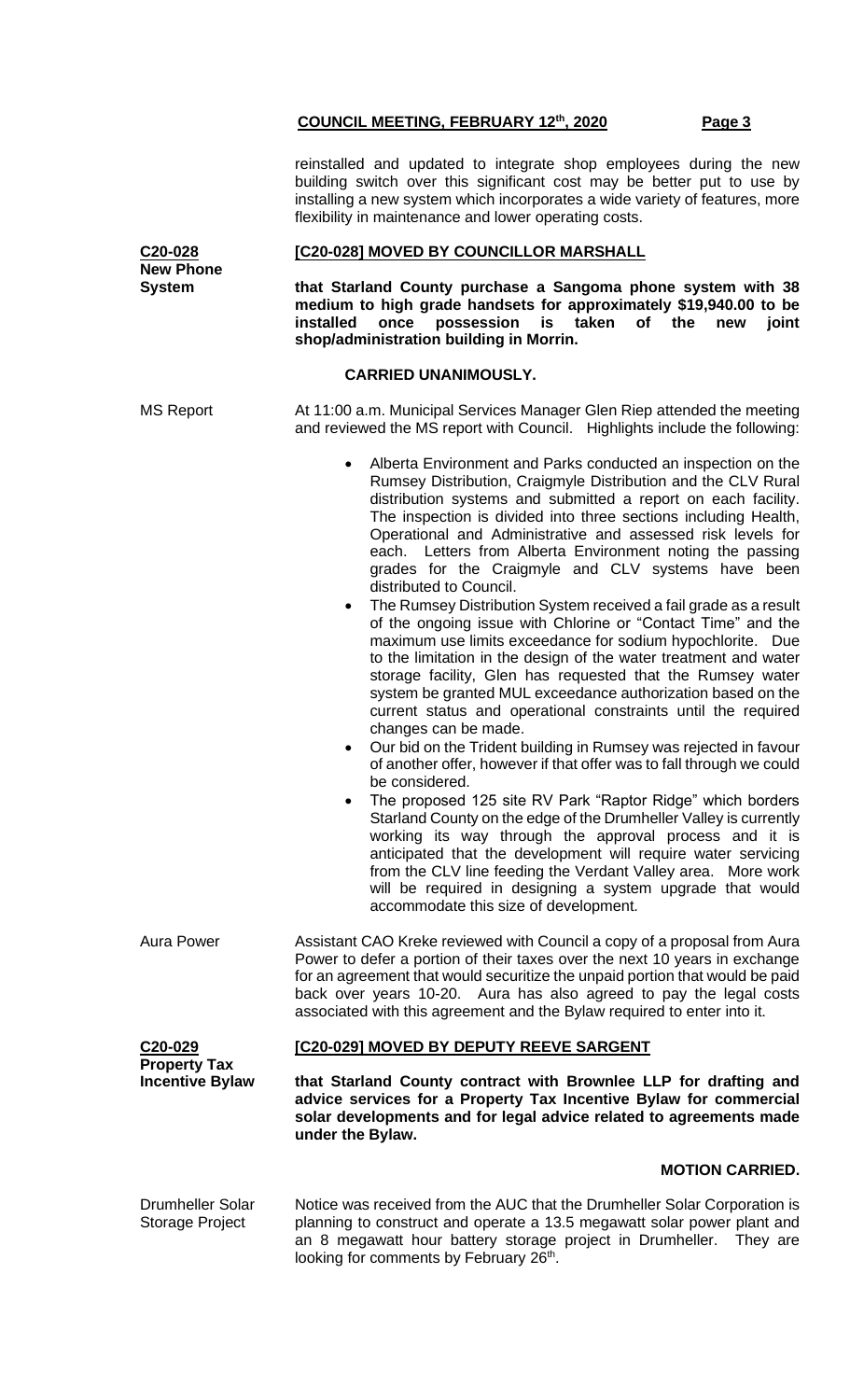| Cemetery<br>Complaint                                                  | A complaint was received from the Wilson family regarding the removal of<br>grave covers from the plots of Ellen Wilson and John Wilson in the Delia<br>Cemetery. As they were not consulted they feel Starland County should<br>be responsible for a portion of the cost of reattaching the covers. Municipal<br>Services Manager Glen Riep noted that he is reviewing this incident and<br>why the headstones were not reset on these grave sites. He will contact<br>the Wilson family and apologize for this oversight and offer to complete the<br>replacement of the headstone/name plates by placing them on a granite<br>slab above each grave site. |  |  |
|------------------------------------------------------------------------|--------------------------------------------------------------------------------------------------------------------------------------------------------------------------------------------------------------------------------------------------------------------------------------------------------------------------------------------------------------------------------------------------------------------------------------------------------------------------------------------------------------------------------------------------------------------------------------------------------------------------------------------------------------|--|--|
| <b>Rumsey Drop-In</b>                                                  | CAO Bremer has issued a letter of support to the Rumsey Drop-In Centre<br>to show support for their grant request for a re-siding project. Re-siding the<br>building in Rumsey would ensure the building is stable for the foreseeable<br>future.                                                                                                                                                                                                                                                                                                                                                                                                            |  |  |
| <b>Bylaw 1148</b>                                                      | Council reviewed a copy of the CAO report outlining the reasons and<br>recommendation surrounding the annual borrowing bylaw. Bylaw 1148 will<br>increase the short-term borrowing capacity of Starland County to \$10 million<br>to cover anticipated cash shortfalls associated with construction of the new<br>building.                                                                                                                                                                                                                                                                                                                                  |  |  |
| C <sub>20</sub> -030                                                   | [C20-030] MOVED BY COUNCILLOR WATTS                                                                                                                                                                                                                                                                                                                                                                                                                                                                                                                                                                                                                          |  |  |
| <b>Bylaw 1148-</b><br><b>Motion to</b><br><b>Establish</b>             | that Bylaw 1148, for the purpose of authorizing Starland County to<br>borrow funds on a short-term basis in 2020 for the purpose specified<br>in Section 256 of the Municipal Government Act, be established.                                                                                                                                                                                                                                                                                                                                                                                                                                                |  |  |
|                                                                        | <b>CARRIED UNANIMOUSLY.</b>                                                                                                                                                                                                                                                                                                                                                                                                                                                                                                                                                                                                                                  |  |  |
| C20-031                                                                | [C20-031] MOVED BY COUNCILLOR REW                                                                                                                                                                                                                                                                                                                                                                                                                                                                                                                                                                                                                            |  |  |
| <b>Bylaw 1148-</b><br>1 <sup>st</sup> Reading                          | that Bylaw 1148, for the purpose of authorizing Starland County to<br>borrow funds on a short-term basis in 2020 for the purpose specified<br>in Section 256 of the Municipal Government Act, be given first reading.                                                                                                                                                                                                                                                                                                                                                                                                                                        |  |  |
|                                                                        | <b>CARRIED UNANIMOUSLY.</b>                                                                                                                                                                                                                                                                                                                                                                                                                                                                                                                                                                                                                                  |  |  |
| C20-032                                                                | [C20-032] MOVED BY DEPUTY REEVE SARGENT                                                                                                                                                                                                                                                                                                                                                                                                                                                                                                                                                                                                                      |  |  |
| <b>Bylaw 1148-</b><br>2 <sup>nd</sup> Reading                          | that Bylaw 1148, for the purpose of authorizing Starland County to<br>borrow funds on a short-term basis in 2020 for the purpose specified<br>in Section 256 of the Municipal Government Act, be given second<br>reading.                                                                                                                                                                                                                                                                                                                                                                                                                                    |  |  |
|                                                                        | <b>CARRIED UNANIMOUSLY.</b>                                                                                                                                                                                                                                                                                                                                                                                                                                                                                                                                                                                                                                  |  |  |
| C20-033                                                                | [C20-033] MOVED BY COUNCILLOR MARSHALL                                                                                                                                                                                                                                                                                                                                                                                                                                                                                                                                                                                                                       |  |  |
| <b>Bylaw 1148-</b><br><b>Motion to Have</b><br>3 <sup>rd</sup> Reading | that Bylaw 1148, for the purpose of authorizing Starland County to<br>borrow funds on a short-term basis in 2020 for the purpose specified<br>in Section 256 of the Municipal Government Act, be presented for third<br>reading at this meeting.                                                                                                                                                                                                                                                                                                                                                                                                             |  |  |
|                                                                        | <b>CARRIED UNANIMOUSLY.</b>                                                                                                                                                                                                                                                                                                                                                                                                                                                                                                                                                                                                                                  |  |  |
| C20-034<br><b>Bylaw 1148-</b><br>3rd and Final<br><b>Reading</b>       | [C20-034] MOVED BY REEVE WANNSTROM                                                                                                                                                                                                                                                                                                                                                                                                                                                                                                                                                                                                                           |  |  |
|                                                                        | that Bylaw 1148, for the purpose of authorizing Starland County to<br>borrow funds on a short-term basis in 2020 for the purpose specified<br>in Section 256 of the Municipal Government Act, be given third reading<br>and finally passed.                                                                                                                                                                                                                                                                                                                                                                                                                  |  |  |
|                                                                        | <b>CARRIED UNANIMOUSLY.</b>                                                                                                                                                                                                                                                                                                                                                                                                                                                                                                                                                                                                                                  |  |  |

MAP Review Jeff Nixon of Municipal Affairs has submitted a list of things that will need to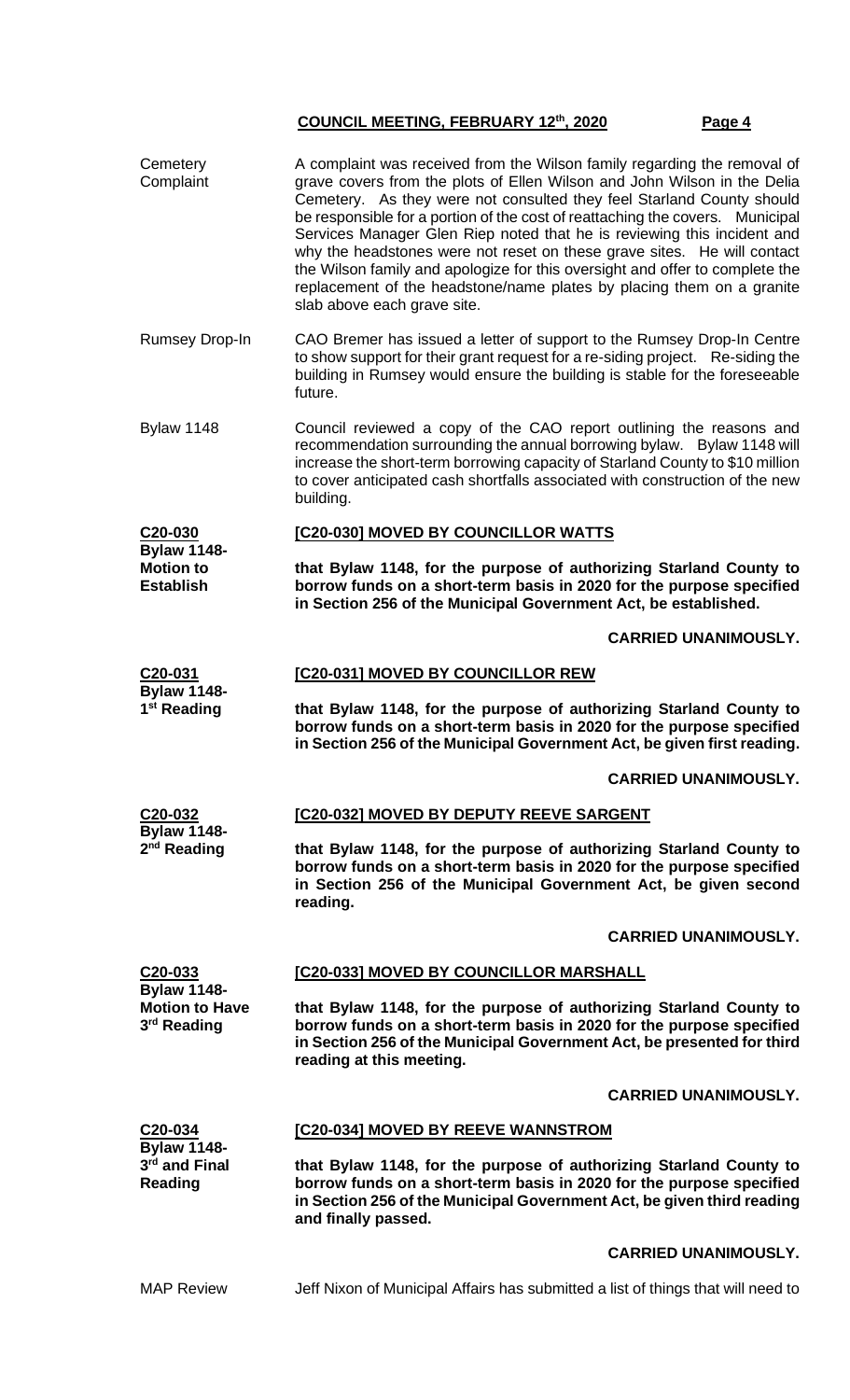be reviewed in the upcoming Municipal Accountability Program review for Starland County. Among the major items looked at will be required policies, minutes and bylaws.

Council **Committees** All councillors present reported briefly on the committees to which they are appointed.

## **[C20-035] MOVED BY COUNCILLOR WATTS**

**C20-035 Health** 

**that Melanie Nelson of Starland County be appointed as Starland County's representative to the Drumheller Health Foundation.**

#### **CARRIED UNANIMOUSLY.**

| <b>Foundation</b><br><b>Appointment</b> | that Melanie Nelson of Starland County be appointed as Starlan<br>County's representative to the Drumheller Health Foundation.                                                                                                                                                                                                                                                                       |                                                                                                                                                                       |                                                                                                                                           |  |
|-----------------------------------------|------------------------------------------------------------------------------------------------------------------------------------------------------------------------------------------------------------------------------------------------------------------------------------------------------------------------------------------------------------------------------------------------------|-----------------------------------------------------------------------------------------------------------------------------------------------------------------------|-------------------------------------------------------------------------------------------------------------------------------------------|--|
|                                         |                                                                                                                                                                                                                                                                                                                                                                                                      | <b>CARRIED UNANIMOUSLY</b>                                                                                                                                            |                                                                                                                                           |  |
| Council<br>Communications               | <b>Council Communications:</b>                                                                                                                                                                                                                                                                                                                                                                       |                                                                                                                                                                       |                                                                                                                                           |  |
|                                         | i)<br>Salvation Army re: Thank you letter<br>ii)<br>Wheatland County Counselling Inc. re: Quarterly report<br>Drumheller & District Chamber of Commerce re: Chamber<br>iii)<br>Connections<br>Prairie Land School Division re: Board Highlights<br>iv)<br>Canadian Badlands re: Board Meeting Minutes<br>V)<br><b>Rural Municipalities of Alberta</b><br>vi)<br><b>Contact Newsletter (2 Issues)</b> |                                                                                                                                                                       |                                                                                                                                           |  |
| Accounts                                | Accounts - see prior motion.                                                                                                                                                                                                                                                                                                                                                                         |                                                                                                                                                                       |                                                                                                                                           |  |
|                                         | BURT, EDWIN L.<br><b>DELIA PENGUINS HOCKEY</b><br>DIRECTDIAL.COM<br><b>GOVERNMENT FINANCE OFFICERS</b><br><b>HECK, BRIAN</b><br>HI-WAY 9 EXPRESS LTD.<br>MARSHALL, MURRAY<br>RUMSEY AND DISTRICT AG SOCIETY<br>SHARPE, KERRY<br>TELUS MOBILITY INC.<br><b>WANNSTROM, STEVE</b><br><b>WATTS, JACKIE</b><br>WESTVIEW CO-OPERATIVE ASSN LTD. CK# 50314<br><b>WOLF, TRACY</b>                            | CK# 50302<br>CK# 50303<br>CK# 50304<br>CK# 50305<br>CK# 50306<br>CK# 50307<br>CK# 50308<br>CK# 50309<br>CK# 50310<br>CK# 50311<br>CK# 50312<br>CK# 50313<br>CK# 50315 | 150.00<br>750.00<br>527.73<br>76.65<br>170.00<br>519.42<br>492.60<br>100.00<br>147.20<br>190.91<br>432.76<br>468.86<br>265.56<br>1,305.00 |  |
|                                         | <b>Sub-Total:</b>                                                                                                                                                                                                                                                                                                                                                                                    | \$                                                                                                                                                                    | 5,596.69                                                                                                                                  |  |
|                                         | RECEIVER GENERAL OF CANADA                                                                                                                                                                                                                                                                                                                                                                           | CK# 50316                                                                                                                                                             | 10,861.92                                                                                                                                 |  |
|                                         | Sub-Total:                                                                                                                                                                                                                                                                                                                                                                                           | \$                                                                                                                                                                    | 10,861.92                                                                                                                                 |  |
|                                         | RECEIVER GENERAL OF CANADA                                                                                                                                                                                                                                                                                                                                                                           | CK# 50317                                                                                                                                                             | 329.16                                                                                                                                    |  |
|                                         | Sub-Total:                                                                                                                                                                                                                                                                                                                                                                                           | \$                                                                                                                                                                    | 329.16                                                                                                                                    |  |
|                                         | <b>RMA TRADE</b>                                                                                                                                                                                                                                                                                                                                                                                     | CK# 50318                                                                                                                                                             | 7,703.55                                                                                                                                  |  |
|                                         | <b>Sub-Total:</b>                                                                                                                                                                                                                                                                                                                                                                                    | \$                                                                                                                                                                    | 7,703.55                                                                                                                                  |  |
|                                         | <b>ENMAX</b><br>MONSTER CONTROLS<br>MPE ENGINEERING LTD.<br>STANTEC CONSULTING LTD.<br>STARLAND REGIONAL WATER<br><b>VILLAGE OF MORRIN</b><br><b>VILLAGE OF MUNSON</b>                                                                                                                                                                                                                               | CK# 50319<br>CK# 50320<br>CK# 50321<br>CK# 50322<br>CK# 50323<br>CK# 50324<br>CK# 50325                                                                               | 8,460.17<br>14,486.85<br>189.00<br>15,655.94<br>11,457.94<br>250.10<br>2,879.04                                                           |  |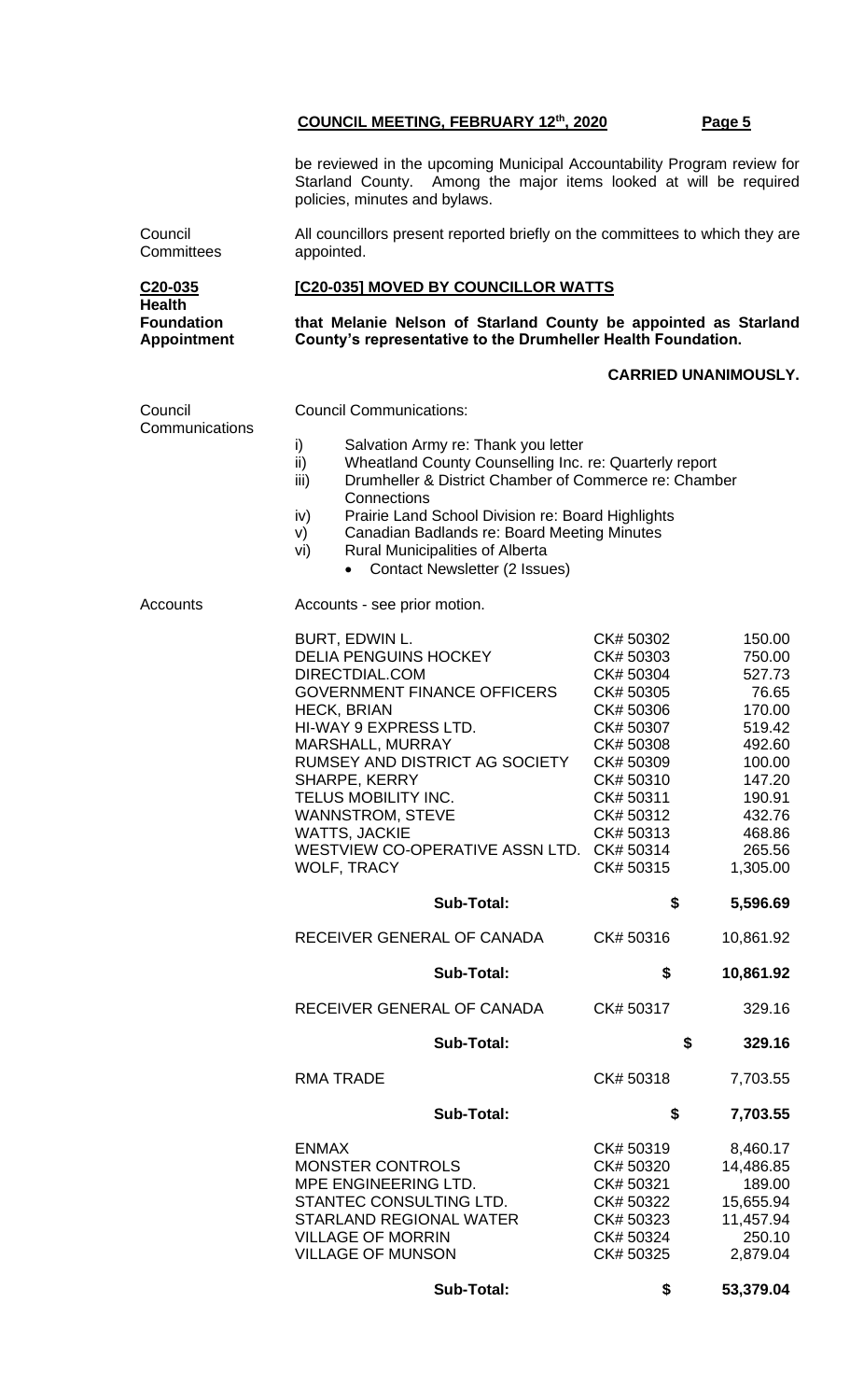|--|--|

| <b>TOTAL:</b>                        | \$237,456.44 |            |
|--------------------------------------|--------------|------------|
| <b>Sub-Total:</b>                    | \$           | 17,203.96  |
| <b>COLLICUTT ENERGY</b>              | CK# 50377    | 1,614.61   |
| MPE ENGINEERING LTD.                 | CK# 50378    | 15,589.35  |
| <b>Sub-Total:</b>                    | \$           | 142,382.12 |
| <b>BIG COUNTRY GAS CO-OP</b>         | CK# 50336    | 897.86     |
| <b>CERVUS AG EQUIPMENT LP</b>        | CK# 50337    | 267.40     |
| <b>CINTAS CANADA LIMITED</b>         | CK# 50338    | 82.95      |
| <b>DIGITEX CANADA INC.</b>           | CK# 50339    | 49.99      |
| DRUMHELLER SOLID WASTE               | CK# 50340    | 109.70     |
| DRUMHELLER CHRYSLER                  | CK# 50341    | 242.76     |
| FORT GARRY INDUSTRIES LTD.           | CK# 50342    | 281.56     |
| <b>FRESON BROS DRUMHELLER</b>        | CK# 50343    | 270.44     |
| HAMPTON, ALAN W.                     | CK# 50344    | 1,956.63   |
| HENRY KROEGER REGIONAL WATER         | CK# 50345    | 8,567.06   |
| HI-WAY 9 EXPRESS LTD.                | CK# 50346    | 366.69     |
| RECEIVER GENERAL FOR CANADA          | CK# 50347    | 2,986.26   |
| <b>KUDRAS, DARA</b>                  | CK# 50348    | 1,238.10   |
| <b>LOOMIS EXPRESS</b>                | CK# 50349    | 87.80      |
| <b>MARIGOLD LIBRARY SYSTEM</b>       | CK# 50350    | 22,188.84  |
| <b>MARSHALL, MURRAY</b>              | CK# 50351    | 3,511.98   |
| <b>MORRIN FOODS</b>                  | CK# 50352    | 144.31     |
| <b>NAPA AUTO PARTS DRUMHELLER</b>    | CK# 50353    | 94.71      |
| NORTHLAND RADIATOR SERVICE LTD.      | CK# 50354    | 2,428.20   |
| RIEP, GLEN                           | CK# 50355    | 1,050.00   |
| <b>RMA FUEL</b>                      | CK# 50356    | 16,640.73  |
| <b>RMA INSURANCE</b>                 | CK# 50357    | 141.11     |
| ROADATA SERVICES LTD.                | CK# 50358    | 1,935.15   |
| SHARPE, KERRY                        | CK# 50359    | 1,587.05   |
| STETTLER TELEPHONE ANSWERING         | CK# 50360    | 367.50     |
| STEWART, KIM                         | CK# 50361    | 140.00     |
| SUN LIFE ASSURANCE COMPANY           | CK# 50362    | 17,704.78  |
| SUN LIFE ASSURANCE COMPANY           | CK# 50363    | 155.93     |
| TELUS COMMUNICATIONS INC.            | CK# 50364    | 946.06     |
| THE DRUMHELLER MAIL                  | CK# 50365    | 111.92     |
| <b>TOWN OF DRUMHELLER</b>            | CK# 50366    | 1,261.38   |
| TRINUS TECHNOLOGIES INC.             | CK# 50367    | 1,391.04   |
| <b>VIKING CIVES LTD.</b>             | CK# 50368    | 2,100.00   |
| <b>VILLAGE OF DELIA</b>              | CK# 50369    | 325.00     |
| <b>WANNSTROM, STEVE</b>              | CK# 50370    | 3,442.54   |
| <b>WATER PURE &amp; SIMPLE</b>       | CK# 50371    | 81.00      |
| <b>WATTS, JACKIE</b>                 | CK# 50372    | 3,903.80   |
| <b>WESTBOW SYSTEMS LTD.</b>          | CK# 50373    | 17,273.27  |
| WESTVIEW CO-OPERATIVE ASSN LTD.      | CK# 50374    | 146.93     |
| WILD ROSE ASSESSMENT SERVICE         | CK# 50375    | 9,187.50   |
| 1325856 ALBERTA LTD.                 | CK# 50376    | 42.00      |
| A.H. GRADER SERVICE LTD.             | CK# 50326    | 11,613.00  |
| A.P.I. ALARM INC.                    | CK# 50327    | 141.75     |
| ACKLANDS-GRAINGER INC.               | CK# 50328    | 78.94      |
| <b>ACTIVE GLASS</b>                  | CK# 50329    | 499.43     |
| ADAMS INDUSTRIAL SUPPLIES INC.       | CK# 50330    | 348.23     |
| AIR LIQUIDE CANADA INC.              | CK# 50331    | 388.41     |
| <b>ALBERTA GOVERNMENT SERVICES</b>   | CK# 50332    | 124.00     |
| ALBERTA ONE-CALL CORPORATION         | CK# 50333    | 44.10      |
| ATB FINANCIAL MASTERCARD             | CK# 50334    | 2,694.05   |
| <b>AUTO VALUE PARTS - DRUMHELLER</b> | CK# 50335    | 742.28     |